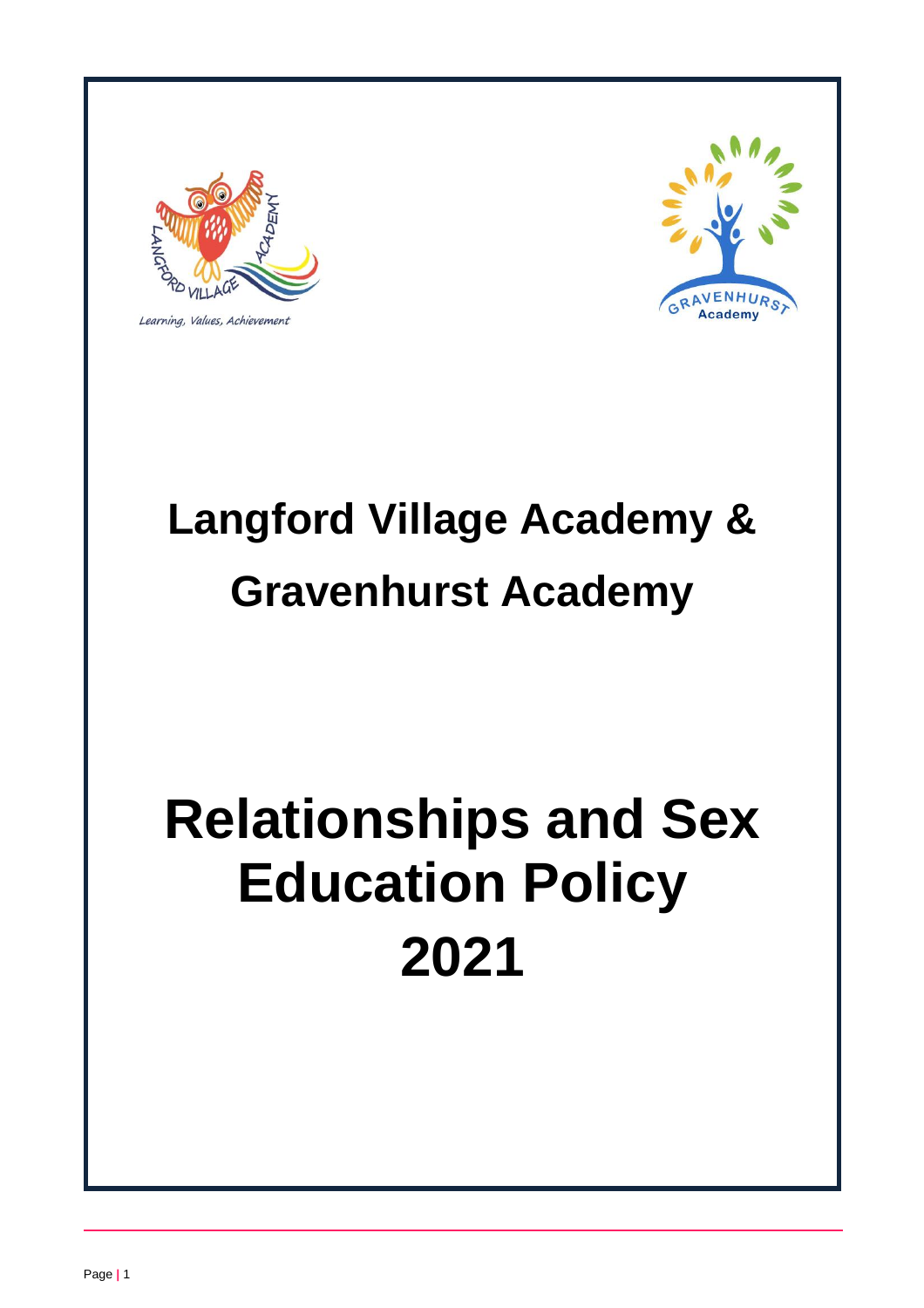## **Contents**

## <span id="page-1-0"></span>**1. Aims**

The aims of relationships and sex education (RSE) at our school are to:

- Provide a framework in which sensitive discussions can take place
- Prepare pupils for puberty, and give them an understanding of sexual development and the importance of health and hygiene
- Help pupils develop feelings of self-respect, confidence and empathy
- Create a positive culture around issues of sexuality and relationships
- Teach pupils the correct vocabulary to describe themselves and their bodies
- Improve their knowledge and understanding of the British Values and what these mean.

## <span id="page-1-1"></span>**2. Statutory requirements**

As a primary academy school we must provide relationships education to all pupils as per section 34 of the [Children and Social work act 2017.](http://www.legislation.gov.uk/ukpga/2017/16/section/34/enacted)

We do not have to follow the National Curriculum but we are expected to offer all pupils a curriculum that is similar to the National Curriculum including requirements to teach science which would include the elements of sex education contained in the science curriculum.

In teaching RSE, we are required by our funding agreements to have regard to [guidance](https://www.gov.uk/government/consultations/relationships-and-sex-education-and-health-education) issued by the secretary of state as outlined in section 403 of the **Education Act 1996**.

<span id="page-1-2"></span>At LVA we teach RSE as set out in this policy.

## **3. Policy development**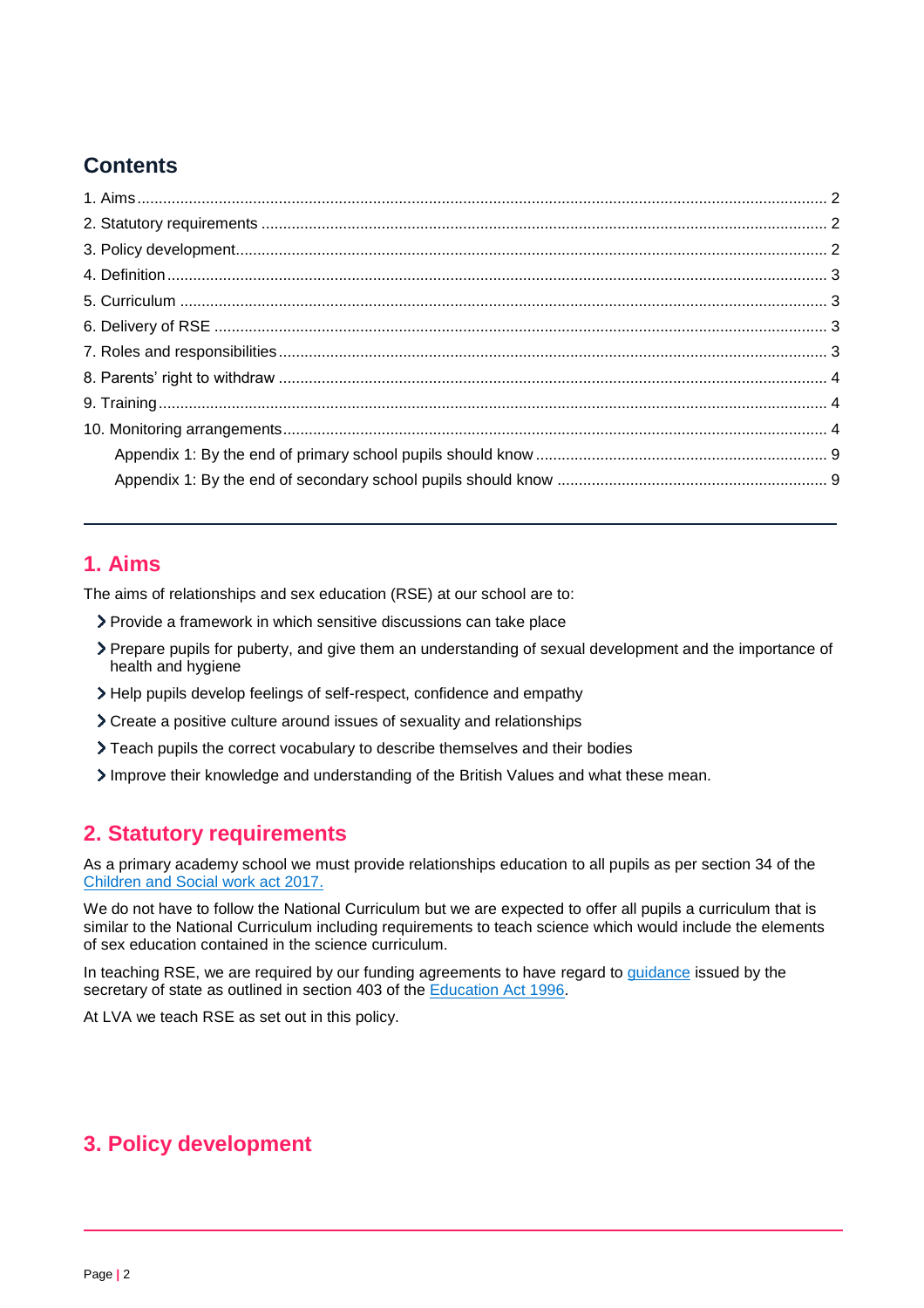This policy has been developed in consultation with staff, pupils and parents. The consultation and policy development process involved the following steps:

- 1. Review a member of staff pulled together all relevant information including relevant national and local guidance
- 2. Staff consultation all school staff were given the opportunity to look at the policy and make recommendations
- 3. Parent/stakeholder consultation parents and any interested parties were invited to attend a meeting about the policy
- 4. Pupil consultation we investigated what exactly pupils want from their RSE
- 5. Ratification once amendments were made, the policy was shared with governors and ratified

#### <span id="page-2-0"></span>**4. Definition**

RSE is about the emotional, social and cultural development of pupils, and involves learning about relationships, healthy lifestyles, diversity and personal identity.

RSE involves a combination of sharing information, and exploring issues and values.

### <span id="page-2-1"></span>**5. Curriculum**

Our curriculum is set out as per Appendix 1 but we may need to adapt it as and when necessary.

We have developed the curriculum in consultation with parents, pupils and staff, taking into account the age, needs and feelings of pupils. If pupils ask questions outside the scope of this policy, teachers will respond in an appropriate manner so they are fully informed and don't seek answers online.

## <span id="page-2-2"></span>**6. Delivery of RSE**

RSE is taught within the personal, social, health and economic (PSHE) education curriculum. Biological aspects of RSE are taught within the science curriculum, and other aspects are included in religious education (RE).

Relationships education focuses on teaching the fundamental building blocks and characteristics of positive relationships including:

- Families and people who care for me
- > Caring friendships
- > Respectful relationships
- > Online relationships
- > Being safe

These areas of learning are taught within the context of family life taking care to ensure that there is no stigmatisation of children based on their home circumstances (families can include single parent families, LGBT parents, families headed by grandparents, adoptive parents, foster parents/carers amongst other structures) along with reflecting sensitively that some children may have a different structure of support around them (for example: looked after children or young carers)

#### <span id="page-2-3"></span>**7. Roles and responsibilities**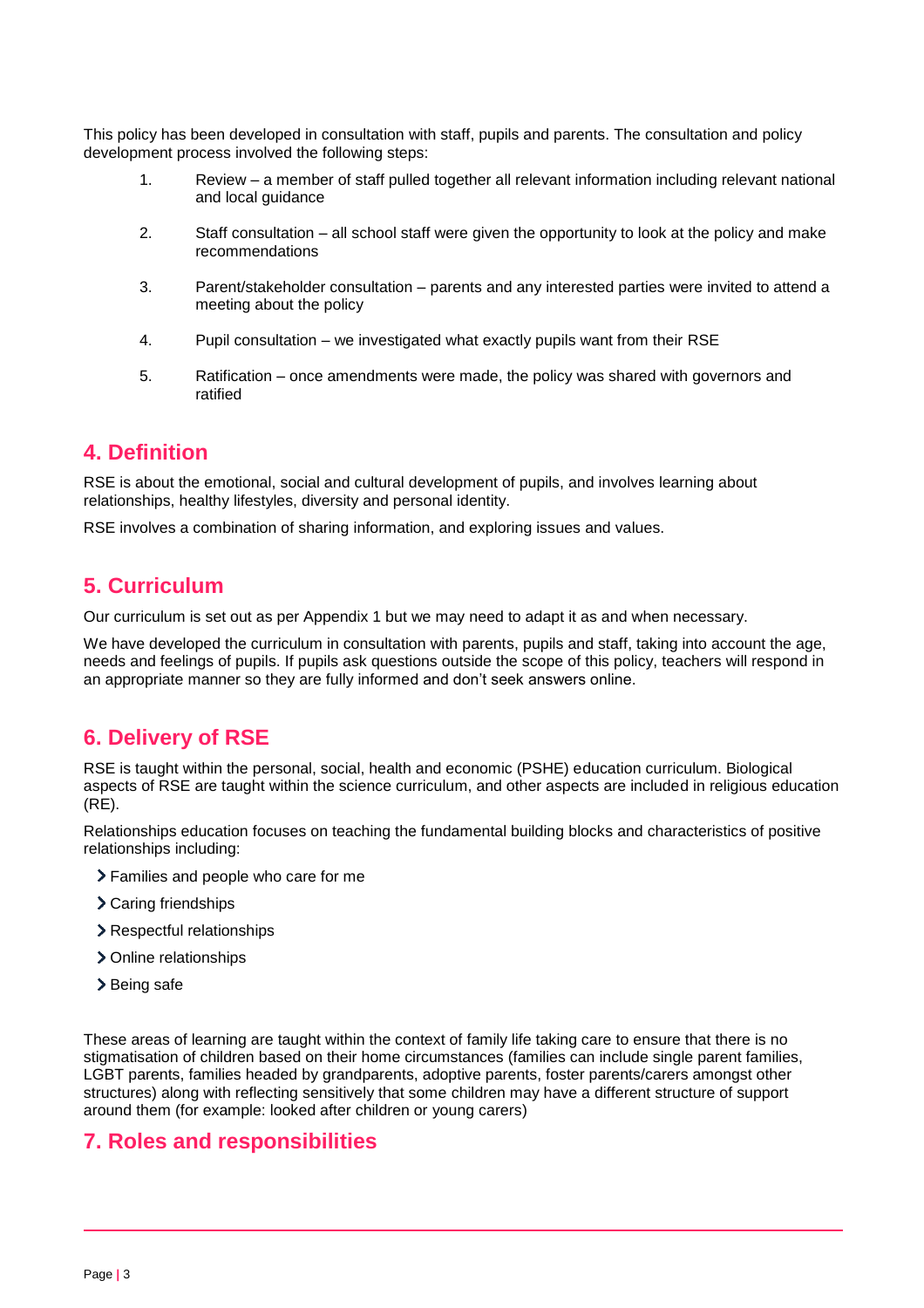#### **7.1 The governing board**

The governing board will approve the RSE policy, and hold the Principal to account for its implementation. The governing board will hold the Principal to account for the implementation of this policy.

#### **7.2 The Principal**

The Principal is responsible for ensuring that RSE is taught consistently across the school, and for managing requests to withdraw pupils from non-statutory components of RSE (see section 8).

#### **7.3 Staff**

Staff are responsible for:

- Delivering RSE in a sensitive way
- Modelling positive attitudes to RSE
- Monitoring progress
- Responding to the needs of individual pupils
- Responding appropriately to pupils whose parents wish them to be withdrawn from the non-statutory components of RSE

Teachers do not have the right to opt out of teaching RSE. Staff who have concerns about teaching RSE are encouraged to discuss this with the Principal.

#### **7.4 Pupils**

Pupils are expected to engage fully in RSE and, when discussing issues related to RSE, treat others with respect and sensitivity.

#### <span id="page-3-0"></span>**8. Parents' right to withdraw**

Parents do not have the right to withdraw their children from relationships education.

## <span id="page-3-1"></span>**9. Training**

Staff are trained on the delivery of RSE as part of their induction and it is included in our continuing professional development calendar.

The Principal will also invite visitors from outside the school, such as school nurses or sexual health professionals, to provide support and training to staff teaching RSE.

## <span id="page-3-2"></span>**10. Monitoring arrangements**

The delivery of RSE is monitored by Kirsty Burley through:

Learning walks

Lesson observations

Book scrutinyPupils' development in RSE is monitored by class teachers as part of our internal assessment systems. This policy will be reviewed by Kirsty Burley annually. At every review, the policy will be approved by Mrs Randall and then ratified by Governors.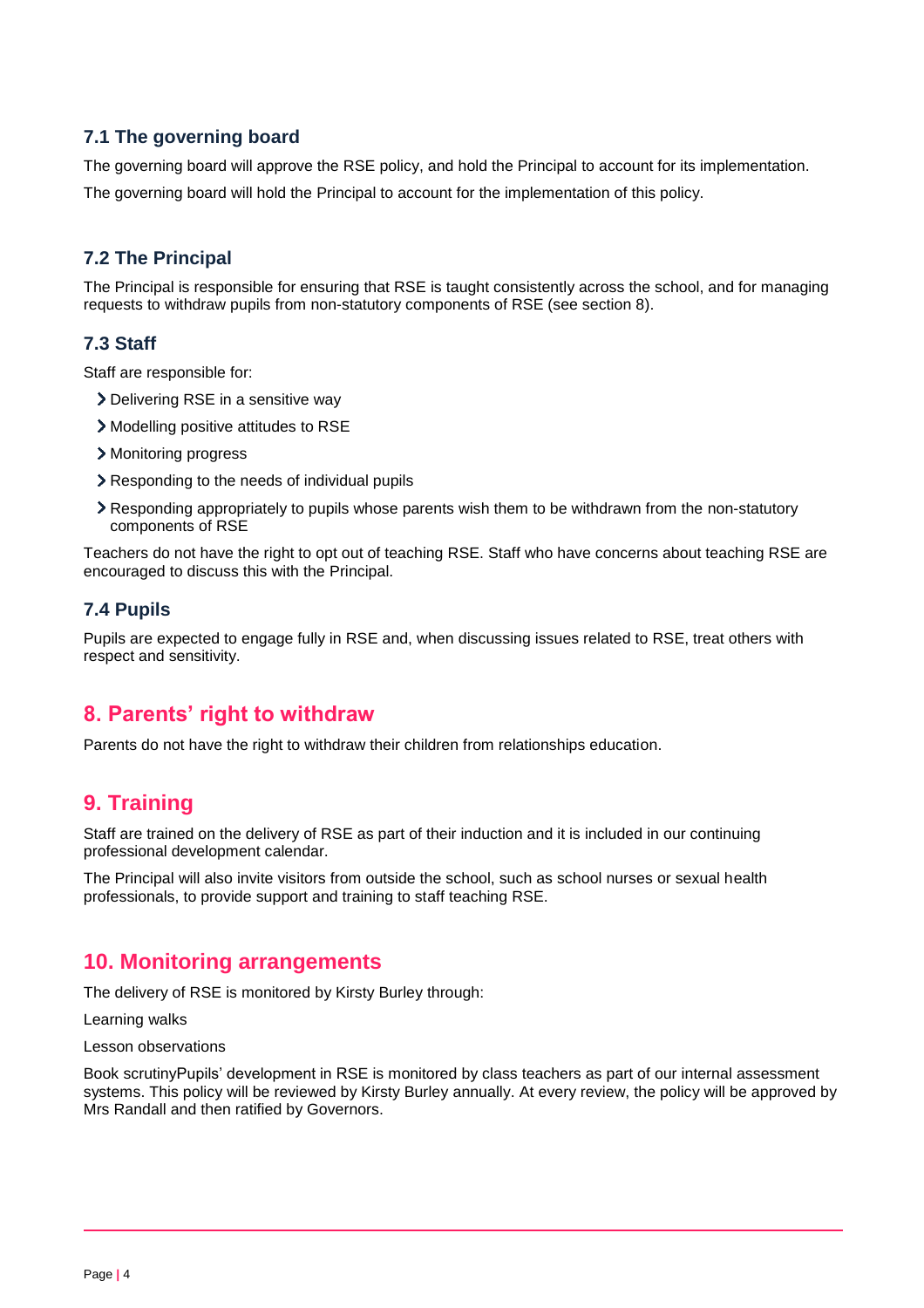| Year 1 | Summer 1 | Keeping myself safe:                                                                                                                                                                                                                           | Resources:                         |
|--------|----------|------------------------------------------------------------------------------------------------------------------------------------------------------------------------------------------------------------------------------------------------|------------------------------------|
|        | Summer 2 | Who can help?                                                                                                                                                                                                                                  | <b>SCARF LESSON PLANS</b>          |
|        |          | How to recognise if family relationships are making them feel unhappy or unsafe, and how to seek help or advice from others if needed.                                                                                                         | Gingerbread man feelings activity  |
|        |          | That most friendships have ups and downs, and that these can often be worked through so that the friendship is repaired or even strengthened, and that resorting<br>to violence is never right.                                                | sheet                              |
|        |          | How to recognise and report feelings of being unsafe or feeling bad about any adult.                                                                                                                                                           | Harold loses Geoffrey story        |
|        |          | <b>Harold loses Geoffrey</b>                                                                                                                                                                                                                   | NSPCC - the underwear rule         |
|        |          | That there is a normal range of emotions (e.g. happiness, sadness, anger, fear, surprise, nervousness) and scale of emotions that all humans experience in<br>relation to different experiences and situations.                                | What do babies need activity sheet |
|        |          | Good touches or bad touches                                                                                                                                                                                                                    | Then and now activity sheet        |
|        |          | How to recognise if family relationships are making them feel unhappy or unsafe, and how to seek help or advice from others if needed.                                                                                                         | Secrets and Surprises activity     |
|        |          | The importance of permission-seeking and giving in relationships with friends, peers and adults.                                                                                                                                               | story and activity sheet           |
|        |          | What sorts of boundaries are appropriate in friendships with peers and others (including in a digital context).                                                                                                                                |                                    |
|        |          | About the concept of privacy and the implications of it for both children and adults; including that it is not always right to keep secrets if they relate to being safe.                                                                      | Needing the toilet activity sheet. |
|        |          | How to recognise and report feelings of being unsafe or feeling bad about any adult.                                                                                                                                                           |                                    |
|        |          | How to report concerns or abuse, and the vocabulary and confidence needed to do so.                                                                                                                                                            |                                    |
|        |          | Where to get advice e.g. family, school and/or other sources.                                                                                                                                                                                  |                                    |
|        |          | Growing and changing                                                                                                                                                                                                                           |                                    |
|        |          | Taking care of a baby                                                                                                                                                                                                                          |                                    |
|        |          | The characteristics of healthy family life, commitment to each other, including in times of difficulty, protection and care for children and other family members, the<br>importance of spending time together and sharing each other's lives. |                                    |
|        |          | Key facts about puberty and the changing adolescent body, particularly from age 9 through to age 11, including physical and emotional changes.                                                                                                 |                                    |
|        |          | Then and now                                                                                                                                                                                                                                   |                                    |
|        |          | Key facts about puberty and the changing adolescent body, particularly from age 9 through to age 11, including physical and emotional changes.                                                                                                 |                                    |
|        |          | Secrets and surprises                                                                                                                                                                                                                          |                                    |
|        |          | How to recognise if family relationships are making them feel unhappy or unsafe, and how to seek help or advice from others if needed.                                                                                                         |                                    |
|        |          | That most friendships have ups and downs, and that these can often be worked through so that the friendship is repaired or even strengthened, and that resorting<br>to violence is never right.                                                |                                    |
|        |          | The importance of permission-seeking and giving in relationships with friends, peers and adults.                                                                                                                                               |                                    |
|        |          | What sorts of boundaries are appropriate in friendships with peers and others (including in a digital context).                                                                                                                                |                                    |
|        |          | About the concept of privacy and the implications of it for both children and adults; including that it is not always right to keep secrets if they relate to being safe.                                                                      |                                    |
|        |          | How to respond safely and appropriately to adults they may encounter (in all contexts, including online) whom they do not know.                                                                                                                |                                    |
|        |          | How to recognise and report feelings of being unsafe or feeling bad about any adult.                                                                                                                                                           |                                    |
|        |          | How to ask for advice or help for themselves or others, and to keep trying until they are heard.                                                                                                                                               |                                    |
|        |          | How to report concerns or abuse, and the vocabulary and confidence needed to do so.                                                                                                                                                            |                                    |
|        |          | Where to get advice e.g. family, school and/or other sources.                                                                                                                                                                                  |                                    |
|        |          | Privates are private                                                                                                                                                                                                                           |                                    |
|        |          | That each person's body belongs to them, and the differences between appropriate and inappropriate or unsafe physical, and other, contact.                                                                                                     |                                    |
|        |          | How to report concerns or abuse, and the vocabulary and confidence needed to do so.                                                                                                                                                            |                                    |
|        |          |                                                                                                                                                                                                                                                |                                    |
|        |          |                                                                                                                                                                                                                                                |                                    |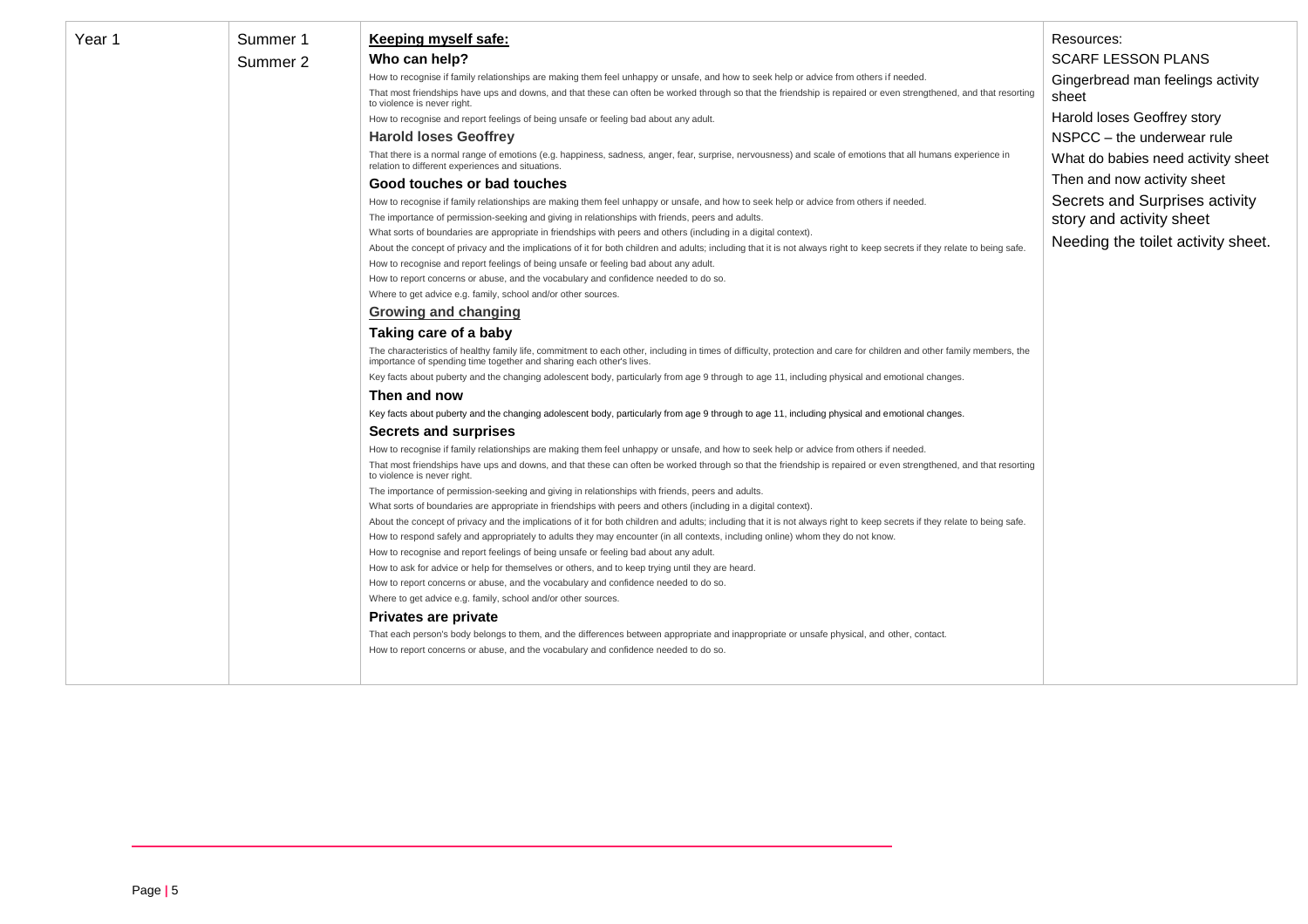| Year 2 | Summer 1 | <b>Keeping myself safe</b>                                                                                                                                                                                                                                                                                                                                                                                                                                                                                                                                                                                                                                                                                                                                                                                                                                                                                                                                                                                                                                                                                                                                                                                                                                                                                                                                                                                                                                                                                                                                                                                                                                                                                                                                                                                                                                                                                                                                                                                                                                                                                                                                                                                                                                                                                                                                                                                                                                                                                                                                                                                                                                                                                                                                                                                                                                                                                                                                                                                                                                                                                                                                                                                                                                                                                                                                                                                                                                                                                                                             | Resources:                                                                                                                                                                                                                                                                                 |
|--------|----------|--------------------------------------------------------------------------------------------------------------------------------------------------------------------------------------------------------------------------------------------------------------------------------------------------------------------------------------------------------------------------------------------------------------------------------------------------------------------------------------------------------------------------------------------------------------------------------------------------------------------------------------------------------------------------------------------------------------------------------------------------------------------------------------------------------------------------------------------------------------------------------------------------------------------------------------------------------------------------------------------------------------------------------------------------------------------------------------------------------------------------------------------------------------------------------------------------------------------------------------------------------------------------------------------------------------------------------------------------------------------------------------------------------------------------------------------------------------------------------------------------------------------------------------------------------------------------------------------------------------------------------------------------------------------------------------------------------------------------------------------------------------------------------------------------------------------------------------------------------------------------------------------------------------------------------------------------------------------------------------------------------------------------------------------------------------------------------------------------------------------------------------------------------------------------------------------------------------------------------------------------------------------------------------------------------------------------------------------------------------------------------------------------------------------------------------------------------------------------------------------------------------------------------------------------------------------------------------------------------------------------------------------------------------------------------------------------------------------------------------------------------------------------------------------------------------------------------------------------------------------------------------------------------------------------------------------------------------------------------------------------------------------------------------------------------------------------------------------------------------------------------------------------------------------------------------------------------------------------------------------------------------------------------------------------------------------------------------------------------------------------------------------------------------------------------------------------------------------------------------------------------------------------------------------------------|--------------------------------------------------------------------------------------------------------------------------------------------------------------------------------------------------------------------------------------------------------------------------------------------|
|        | Summer 2 | How safe would you feel?<br>What sorts of boundaries are appropriate in friendships with peers and others (including in a digital context).<br>How to recognise and report feelings of being unsafe or feeling bad about any adult.<br><b>What would Harold Say?</b><br>What sorts of boundaries are appropriate in friendships with peers and others (including in a digital context).<br>How to respond safely and appropriately to adults they may encounter (in all contexts, including online) whom they do not know.<br>I don't like that<br>The importance of permission-seeking and giving in relationships with friends, peers and adults.<br>That each person's body belongs to them, and the differences between appropriate and inappropriate or unsafe physical, and other, contact.<br>How to respond safely and appropriately to adults they may encounter (in all contexts, including online) whom they do not know.<br>That there is a normal range of emotions (e.g. happiness, sadness, anger, fear, surprise, nervousness) and scale of emotions that all humans experience in<br>relation to different experiences and situations.<br>Fun or not<br>What sorts of boundaries are appropriate in friendships with peers and others (including in a digital context).<br>That each person's body belongs to them, and the differences between appropriate and inappropriate or unsafe physical, and other, contact.<br>How to recognise and report feelings of being unsafe or feeling bad about any adult.<br>Should I tell?<br>What sorts of boundaries are appropriate in friendships with peers and others (including in a digital context).<br>About the concept of privacy and the implications of it for both children and adults; including that it is not always right to keep secrets if they relate to being safe.<br>How to recognise and report feelings of being unsafe or feeling bad about any adult.<br>Some Secrets should never be kept<br>What sorts of boundaries are appropriate in friendships with peers and others (including in a digital context).<br>About the concept of privacy and the implications of it for both children and adults; including that it is not always right to keep secrets if they relate to being safe.<br>That each person's body belongs to them, and the differences between appropriate and inappropriate or unsafe physical, and other, contact.<br>How to respond safely and appropriately to adults they may encounter (in all contexts, including online) whom they do not know.<br>That there is a normal range of emotions (e.g. happiness, sadness, anger, fear, surprise, nervousness) and scale of emotions that all humans experience in<br>relation to different experiences and situations.<br><b>Growing and changing</b><br>Haven't you grown!<br>Key facts about puberty and the changing adolescent body, particularly from age 9 through to age 11, including physical and emotional changes.<br>My body your body<br>About the concept of privacy and the implications of it for both children and adults; including that it is not always right to keep secrets if they relate to being safe.<br>Key facts about puberty and the changing adolescent body, particularly from age 9 through to age 11, including physical and emotional changes.<br><b>Respecting privacy</b><br>About the concept of privacy and the implications of it for both children and adults; including that it is not always right to keep secrets if they relate to being safe. | How safe would you feel activity<br>sheet.<br>What would Harold say story/yes,<br>no, I will, I'll tell activity sheet.<br>Fun or not teacher resource<br>Should I tell secrets and surprises<br>activity sheet.<br>Haven't you grown activity sheet.<br>My body your body activity sheet. |
|        |          |                                                                                                                                                                                                                                                                                                                                                                                                                                                                                                                                                                                                                                                                                                                                                                                                                                                                                                                                                                                                                                                                                                                                                                                                                                                                                                                                                                                                                                                                                                                                                                                                                                                                                                                                                                                                                                                                                                                                                                                                                                                                                                                                                                                                                                                                                                                                                                                                                                                                                                                                                                                                                                                                                                                                                                                                                                                                                                                                                                                                                                                                                                                                                                                                                                                                                                                                                                                                                                                                                                                                                        |                                                                                                                                                                                                                                                                                            |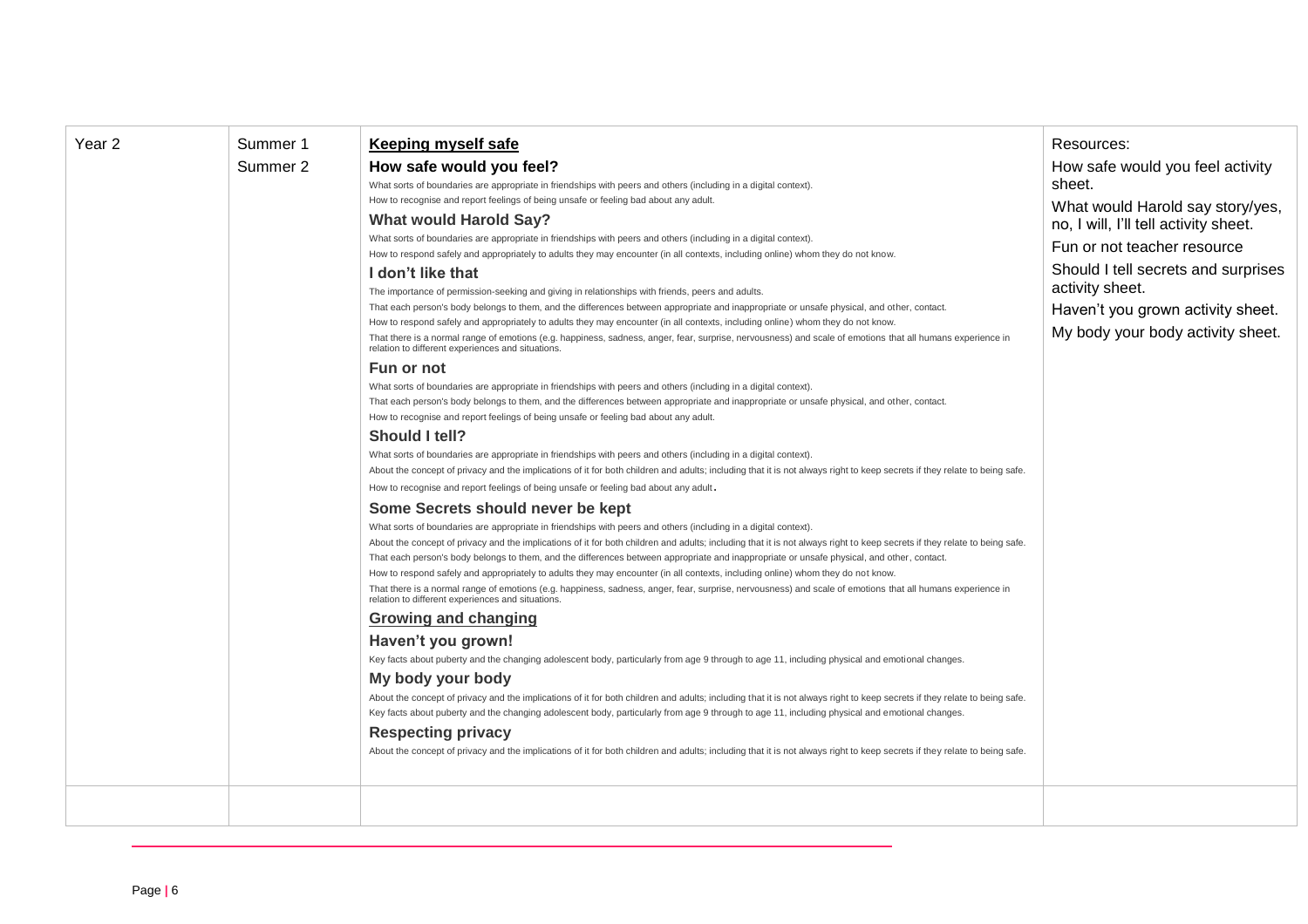| Year 3 | Summer 1 | <b>Keeping Myself Safe</b>                                                                                                                                                                                                                   | Resources:                                            |
|--------|----------|----------------------------------------------------------------------------------------------------------------------------------------------------------------------------------------------------------------------------------------------|-------------------------------------------------------|
|        | Summer 2 | None of your business                                                                                                                                                                                                                        | CEOP film clip - Kim and Lee                          |
|        |          | The importance of permission-seeking and giving in relationships with friends, peers and adults.                                                                                                                                             | Assessing risks Activity sheet                        |
|        |          | That people sometimes behave differently online, including by pretending to be someone they are not.                                                                                                                                         |                                                       |
|        |          | That the same principles apply to online relationships as to face-to-face relationships, including the importance of respect for others online including when we are<br>anonymous.                                                           | Help or harm activity Venn<br>diagram                 |
|        |          | The rules and principles for keeping safe online, how to recognise risks, harmful content and contact, and how to report them.                                                                                                               | Pants poster activity sheet                           |
|        |          | How to critically consider their online friendships and sources of information including awareness of the risks associated with people they have never met.<br>How information and data is shared and used online.                           |                                                       |
|        |          | What sorts of boundaries are appropriate in friendships with peers and others (including in a digital context).                                                                                                                              | Harold's Day of Surprises story                       |
|        |          | How to respond safely and appropriately to adults they may encounter (in all contexts, including online) whom they do not know.                                                                                                              | Safe secret or unsafe secret                          |
|        |          | How to recognise and report feelings of being unsafe or feeling bad about any adult.                                                                                                                                                         | activity sheet                                        |
|        |          | How to consider the effect of their online actions on others and know how to recognise and display respectful behaviour online and the importance of keeping<br>personal information private.                                                | Feelings cards                                        |
|        |          | That the internet can also be a negative place where online abuse, trolling, bullying and harassment can take place, which can have a negative impact on mental<br>health.                                                                   | Female internal reproductive<br>organs activity sheet |
|        |          | Where and how to report concerns and get support with issues online.                                                                                                                                                                         |                                                       |
|        |          | <b>Raisin Challenge (1)</b>                                                                                                                                                                                                                  | Menstrual cycle activity sheet                        |
|        |          | What sorts of boundaries are appropriate in friendships with peers and others (including in a digital context).                                                                                                                              | <b>Puberty Glossary</b>                               |
|        |          | How to ask for advice or help for themselves or others, and to keep trying until they are heard.                                                                                                                                             |                                                       |
|        |          | <b>Help or Harm?</b>                                                                                                                                                                                                                         |                                                       |
|        |          | The characteristics of a poor diet and risks associated with unhealthy eating (including, for example, obesity and tooth decay) and other behaviours (e.g. the<br>impact of alcohol on diet or health).                                      |                                                       |
|        |          | The facts about legal and illegal harmful substances and associated risks, including smoking, alcohol use and drug-taking.                                                                                                                   |                                                       |
|        |          | <b>Growing and Changing</b>                                                                                                                                                                                                                  |                                                       |
|        |          | <b>Relationship Tree</b>                                                                                                                                                                                                                     |                                                       |
|        |          | How important friendships are in making us feel happy and secure, and how people choose and make friends.                                                                                                                                    |                                                       |
|        |          | The characteristics of friendships, including mutual respect, truthfulness, trustworthiness, loyalty, kindness, generosity, trust, sharing interests and experiences<br>and support with problems and difficulties.                          |                                                       |
|        |          | How to recognise who to trust and who not to trust, how to judge when a friendship is making them feel unhappy or uncomfortable, managing conflict, how to<br>manage these situations and how to seek help or advice from others, if needed. |                                                       |
|        |          | That the same principles apply to online relationships as to face-to-face relationships, including the importance of respect for others online including when we are<br>anonymous.                                                           |                                                       |
|        |          | <b>Body Space</b>                                                                                                                                                                                                                            |                                                       |
|        |          | That each person's body belongs to them, and the differences between appropriate and inappropriate or unsafe physical, and other, contact.                                                                                                   |                                                       |
|        |          | <b>Secret or Surprise?</b>                                                                                                                                                                                                                   |                                                       |
|        |          | About the concept of privacy and the implications of it for both children and adults; including that it is not always right to keep secrets if they relate to being safe.                                                                    |                                                       |
|        |          | <b>My Changing Body</b>                                                                                                                                                                                                                      |                                                       |
|        |          | Key facts about puberty and the changing adolescent body, particularly from age 9 through to age 11, including physical and emotional changes.                                                                                               |                                                       |
|        |          | About menstrual wellbeing including the key facts about the menstrual cycle.                                                                                                                                                                 |                                                       |
|        |          |                                                                                                                                                                                                                                              |                                                       |
|        |          |                                                                                                                                                                                                                                              |                                                       |
|        |          |                                                                                                                                                                                                                                              |                                                       |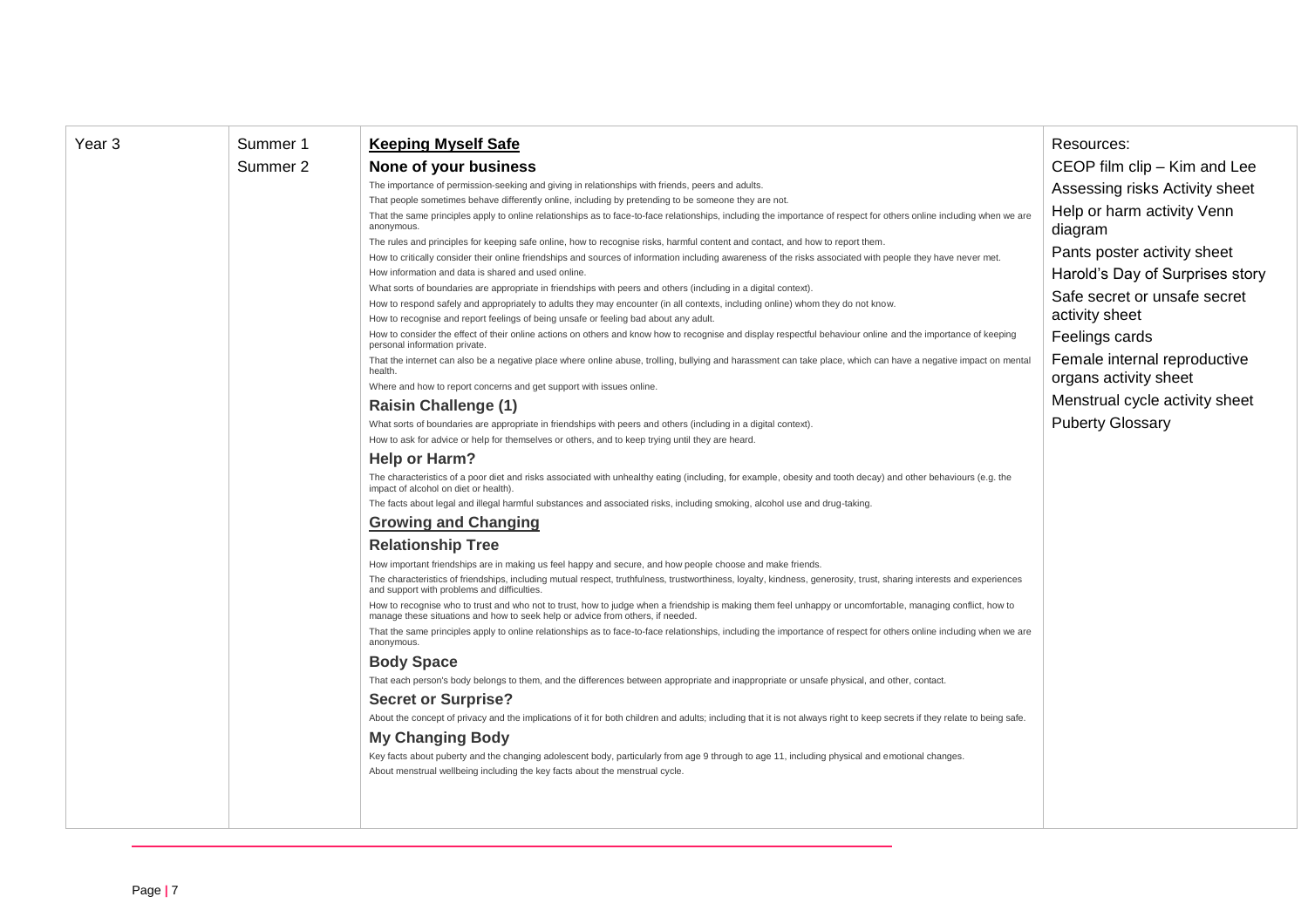<span id="page-7-0"></span>

| Year 4 | Summer 1 | <b>Keeping myself Safe</b>                                                                                                                                                                                                                    | Resources:                      |
|--------|----------|-----------------------------------------------------------------------------------------------------------------------------------------------------------------------------------------------------------------------------------------------|---------------------------------|
|        | Summer 2 | Keeping ourselves safe                                                                                                                                                                                                                        | Keeping ourselves safe scenario |
|        |          | That healthy friendships are positive and welcoming towards others, and do not make others feel lonely or excluded.                                                                                                                           | cards activity                  |
|        |          | How to recognise who to trust and who not to trust, how to judge when a friendship is making them feel unhappy or uncomfortable, managing conflict, how to<br>manage these situations and how to seek help or advice from others, if needed.  | Keeping ourselves safe activity |
|        |          | The importance of self-respect and how this links to their own happiness.                                                                                                                                                                     | sheet                           |
|        |          | About different types of bullying (including cyberbullying), the impact of bullying, responsibilities of bystanders (primarily reporting bullying to an adult) and how to<br>get help.                                                        | Body outlines activity sheet    |
|        |          | <b>Raisin Challenge (2)</b>                                                                                                                                                                                                                   | Animal cards ordering activity  |
|        |          | How information and data is shared and used online                                                                                                                                                                                            | sheet                           |
|        |          | What sorts of boundaries are appropriate in friendships with peers and others (including in a digital context)                                                                                                                                | Puberty glossary of cards       |
|        |          | About the benefits of rationing time spent online, the risks of excessive time spent on electronic devices and the impact of positive and negative content online on<br>their own and others' mental and physical wellbeing.                  | Period quiz activity sheet      |
|        |          | How to be a discerning consumer of information online including understanding that information, including that from search engines, is ranked, selected and<br>targeted.                                                                      | Period quiz answer sheet        |
|        |          | <b>Growing and Changing</b>                                                                                                                                                                                                                   | Secrets chart                   |
|        |          | <b>All Change</b>                                                                                                                                                                                                                             | Safe secret or unsafe secret    |
|        |          | How to report concerns or abuse, and the vocabulary and confidence needed to do so.                                                                                                                                                           | activity sheet                  |
|        |          | Key facts about puberty and the changing adolescent body, particularly from age 9 through to age 11, including physical and emotional changes.                                                                                                | Harold's day of surprises story |
|        |          | <b>Period positive</b>                                                                                                                                                                                                                        | sheet                           |
|        |          | Key facts about puberty and the changing adolescent body, particularly from age 9 through to age 11, including physical and emotional changes.                                                                                                | Together activity sheet         |
|        |          | About menstrual wellbeing including the key facts about the menstrual cycle.                                                                                                                                                                  |                                 |
|        |          | <b>Secret or Surprise</b>                                                                                                                                                                                                                     |                                 |
|        |          | The importance of permission-seeking and giving in relationships with friends, peers and adults.                                                                                                                                              |                                 |
|        |          | What sorts of boundaries are appropriate in friendships with peers and others (including in a digital context).                                                                                                                               |                                 |
|        |          | About the concept of privacy and the implications of it for both children and adults; including that it is not always right to keep secrets if they relate to being safe.                                                                     |                                 |
|        |          | That each person's body belongs to them, and the differences between appropriate and inappropriate or unsafe physical, and other, contact.                                                                                                    |                                 |
|        |          | How to respond safely and appropriately to adults they may encounter (in all contexts, including online) whom they do not know.                                                                                                               |                                 |
|        |          | How to recognise and report feelings of being unsafe or feeling bad about any adult.<br>How to report concerns or abuse, and the vocabulary and confidence needed to do so.                                                                   |                                 |
|        |          | That there is a normal range of emotions (e.g. happiness, sadness, anger, fear, surprise, nervousness) and scale of emotions that all humans experience in<br>relation to different experiences and situations.                               |                                 |
|        |          | How to recognise and talk about their emotions, including having a varied vocabulary of words to use when talking about their own and others' feelings.                                                                                       |                                 |
|        |          | <b>Together</b>                                                                                                                                                                                                                               |                                 |
|        |          | That others' families, either in school or in the wider world, sometimes look different from their family, but that they should respect those differences and know<br>that other children's families are also characterised by love and care. |                                 |
|        |          | That stable, caring relationships, which may be of different types, are at the heart of happy families, and are important for children's security as they grow up.                                                                            |                                 |
|        |          | That marriage represents a formal and legally recognised commitment of two people to each other which is intended to be lifelong.                                                                                                             |                                 |
|        |          | How important friendships are in making us feel happy and secure, and how people choose and make friends.                                                                                                                                     |                                 |
|        |          |                                                                                                                                                                                                                                               |                                 |
|        |          |                                                                                                                                                                                                                                               |                                 |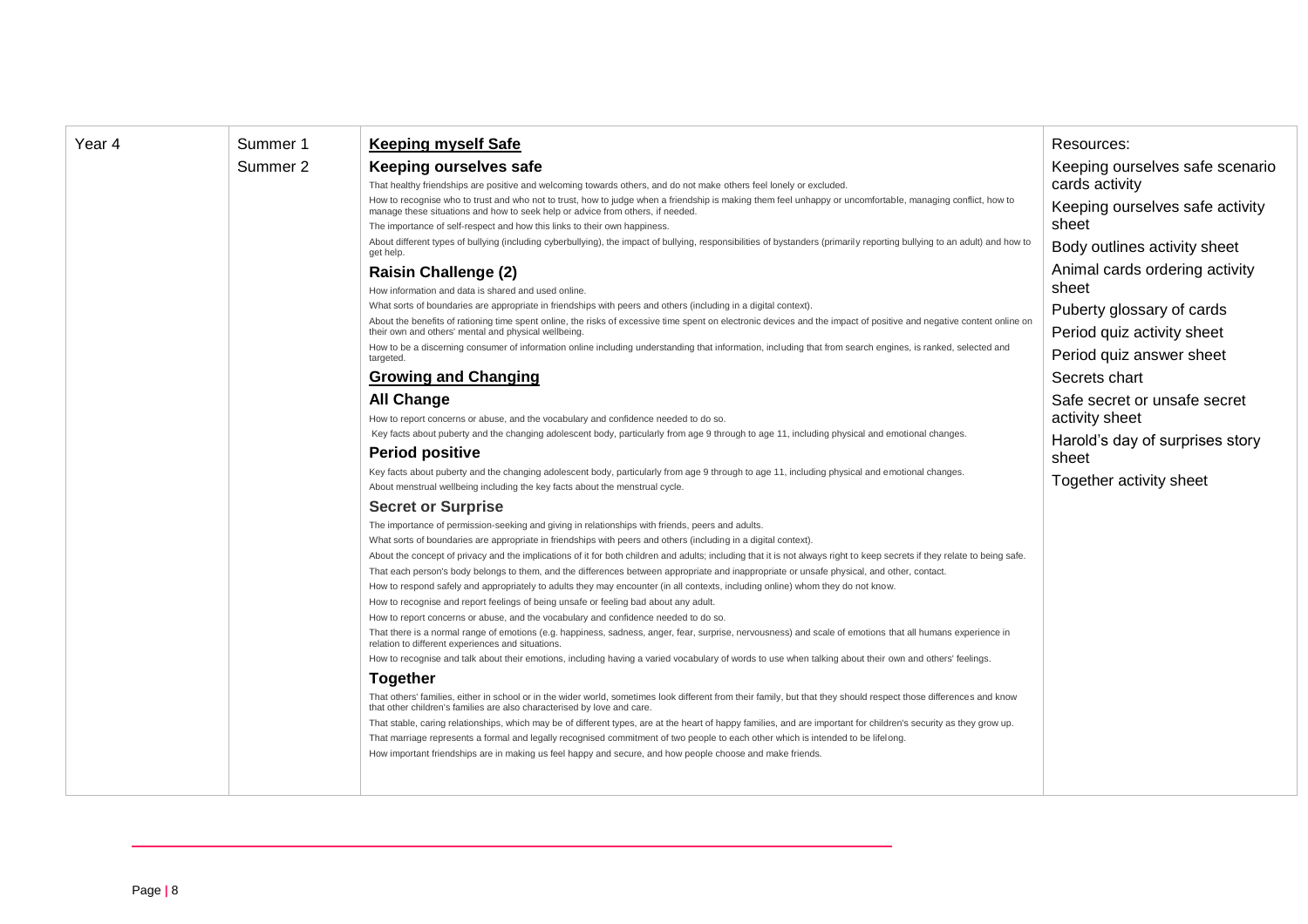| <b>TOPIC</b>                | PUPILS SHOULD KNOW                                                                                                                                                                                                                            |
|-----------------------------|-----------------------------------------------------------------------------------------------------------------------------------------------------------------------------------------------------------------------------------------------|
| Families and                | That families are important for children growing up because they can give love, security and stability<br>$\bullet$                                                                                                                           |
| people who care<br>about me | The characteristics of healthy family life, commitment to each other, including in times of difficulty, protection and care for children<br>and other family members, the importance of spending time together and sharing each other's lives |
|                             | That others' families, either in school or in the wider world, sometimes look different from their family, but that they should respect<br>those differences and know that other children's families are also characterised by love and care  |
|                             | That stable, caring relationships, which may be of different types, are at the heart of happy families, and are important for children's<br>security as they grow up                                                                          |
|                             | That marriage represents a formal and legally recognised commitment of two people to each other which is intended to be lifelong<br>٠                                                                                                         |
|                             | How to recognise if family relationships are making them feel unhappy or unsafe, and how to seek help or advice from others if<br>needed                                                                                                      |
| Caring                      | How important friendships are in making us feel happy and secure, and how people choose and make friends<br>٠                                                                                                                                 |
| friendships                 | The characteristics of friendships, including mutual respect, truthfulness, trustworthiness, loyalty, kindness, generosity, trust, sharing<br>interests and experiences and support with problems and difficulties                            |
|                             | That healthy friendships are positive and welcoming towards others, and do not make others feel lonely or excluded<br>٠                                                                                                                       |
|                             | That most friendships have ups and downs, and that these can often be worked through so that the friendship is repaired or even<br>strengthened, and that resorting to violence is never right                                                |
|                             | How to recognise who to trust and who not to trust, how to judge when a friendship is making them feel unhappy or uncomfortable,<br>managing conflict, how to manage these situations and how to seek help or advice from others, if needed   |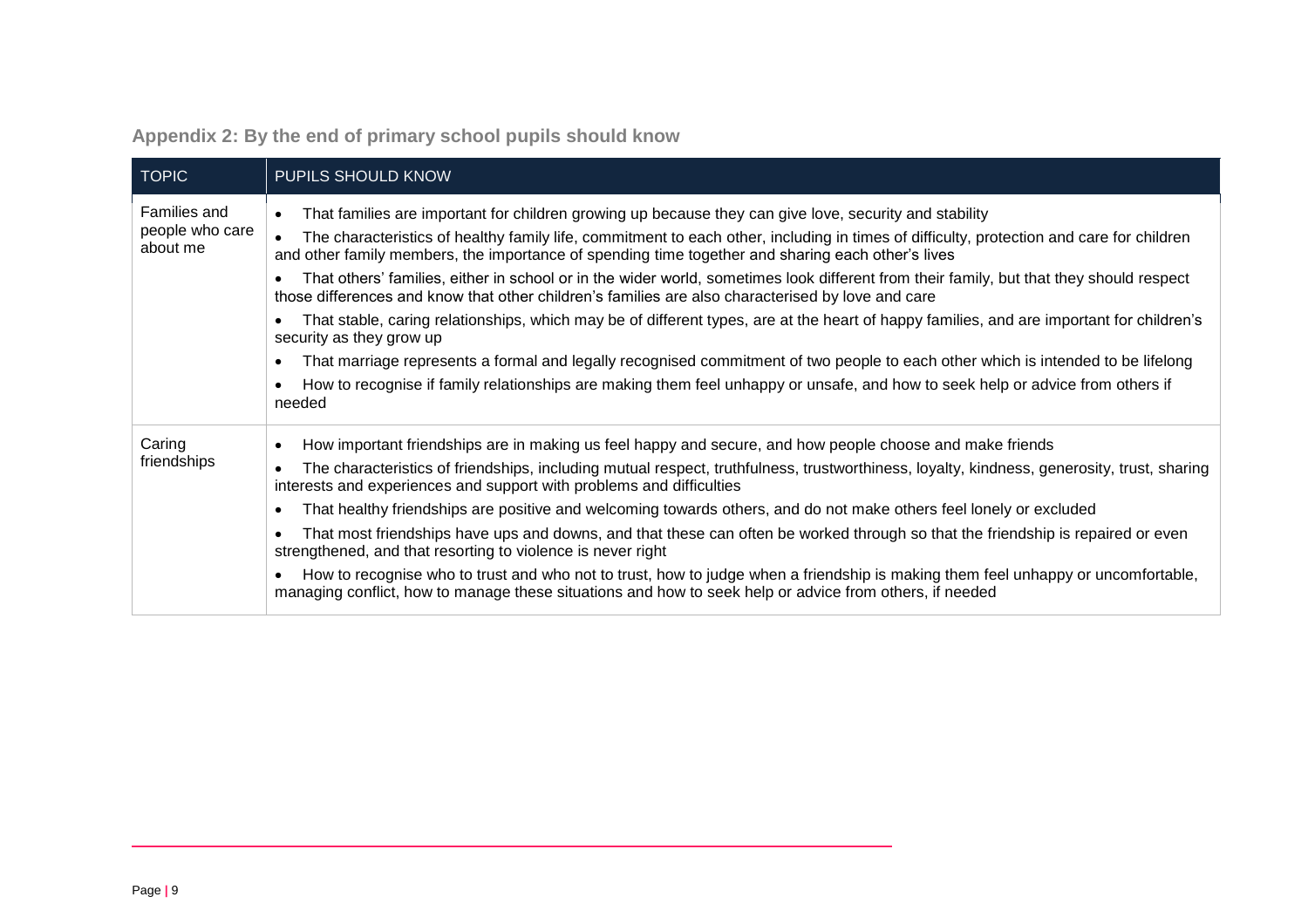| <b>TOPIC</b>                | PUPILS SHOULD KNOW                                                                                                                                                                                                          |
|-----------------------------|-----------------------------------------------------------------------------------------------------------------------------------------------------------------------------------------------------------------------------|
| Respectful<br>relationships | The importance of respecting others, even when they are very different from them (for example, physically, in character, personality<br>or backgrounds), or make different choices or have different preferences or beliefs |
|                             | Practical steps they can take in a range of different contexts to improve or support respectful relationships<br>$\bullet$                                                                                                  |
|                             | The conventions of courtesy and manners<br>$\bullet$                                                                                                                                                                        |
|                             | The importance of self-respect and how this links to their own happiness<br>$\bullet$                                                                                                                                       |
|                             | That in school and in wider society they can expect to be treated with respect by others, and that in turn they should show due<br>respect to others, including those in positions of authority                             |
|                             | About different types of bullying (including cyberbullying), the impact of bullying, responsibilities of bystanders (primarily reporting<br>bullying to an adult) and how to get help                                       |
|                             | What a stereotype is, and how stereotypes can be unfair, negative or destructive<br>$\bullet$                                                                                                                               |
|                             | The importance of permission-seeking and giving in relationships with friends, peers and adults                                                                                                                             |
| Online                      | That people sometimes behave differently online, including by pretending to be someone they are not                                                                                                                         |
| relationships               | That the same principles apply to online relationships as to face-to face relationships, including the importance of respect for others<br>online including when we are anonymous                                           |
|                             | The rules and principles for keeping safe online, how to recognise risks, harmful content and contact, and how to report them                                                                                               |
|                             | How to critically consider their online friendships and sources of information including awareness of the risks associated with people<br>they have never met                                                               |
|                             | How information and data is shared and used online                                                                                                                                                                          |
| Being safe                  | What sorts of boundaries are appropriate in friendships with peers and others (including in a digital context)<br>$\bullet$                                                                                                 |
|                             | About the concept of privacy and the implications of it for both children and adults; including that it is not always right to keep secrets<br>$\bullet$<br>if they relate to being safe                                    |
|                             | That each person's body belongs to them, and the differences between appropriate and inappropriate or unsafe physical, and other,<br>$\bullet$<br>contact                                                                   |
|                             | How to respond safely and appropriately to adults they may encounter (in all contexts, including online) whom they do not know<br>$\bullet$                                                                                 |
|                             | How to recognise and report feelings of being unsafe or feeling bad about any adult<br>$\bullet$                                                                                                                            |
|                             | How to ask for advice or help for themselves or others, and to keep trying until they are heard<br>$\bullet$                                                                                                                |
|                             | How to report concerns or abuse, and the vocabulary and confidence needed to do so<br>$\bullet$                                                                                                                             |
|                             | Where to get advice e.g. family, school and/or other sources                                                                                                                                                                |